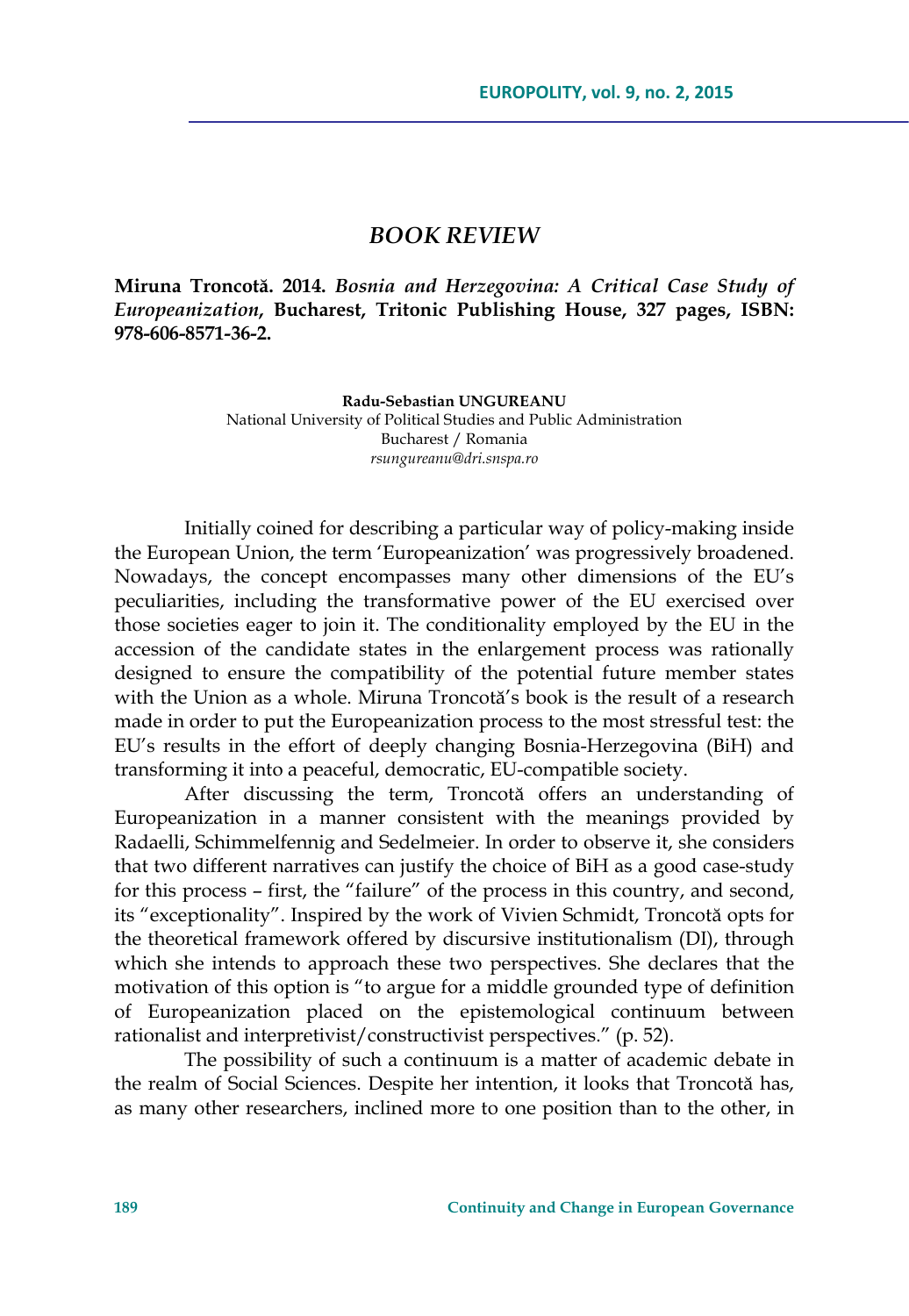her case toward the interpretivist/constructivist perspective, as long as she defines the EU conditionality as "a discursive construct" (p. 53). The abovementioned epistemological intention is reiterated when she discusses the theoretical lenses. DI "is placed in between rational choice theorists and postmodernist constructivists, going beyond the boundaries of methodological individualism and instrumental rationality" (p. 67). Even so, DI "regards discourse as a link between actors and institutions" (p. 62), based on the "assumption […] that policy-makers and stakeholders (as actors of Europeanization) construct Europe through language, discourse and every day institutional practices" (p. 67). Troncotă's preference for constructivism in the epistemological balance is visible in the definition of Europeanization (as a "symbolic framework" – p. 70, or as "a transfer of meanings" – p. 71). She finally clarifies the stance in the conclusions of the book: "[b]ased on socioconstructivist theoretical lenses, the theoretical purpose of this study was to analyse the various ways in which the multitude of actors got engaged in the meaning making process of Europeanization in BiH" (p. 273), regarded as "a discursive arena where policies are shaped by complex discursive and institutional interactions" (p. 275).

Methodologically, Troncotă built her research on a quite complex design. In order to investigate the perceived failure of Bosnia-Herzegovina's Europeanization, she discusses the complicated political architecture put in place after the Dayton Peace Agreement (1995) that followed the inter-ethnic war. In BiH there are "four layers of governance […], 13 parliaments and governments […] with over 180 ministers and 760 members of legislative bodies. The country has three official languages for the three constituent peoples and two alphabets." (p. 143). In this institutional context, the analysis of the narratives used by the stakeholders allows Troncotă to divide the EU conditionality in BiH in three stages – the construction (from 2003 to 2005), the diffusion (2006-2008), and the delayed institutionalization (2009-2011) – each having its own dynamic. Troncotă considers that these two issues are interconnected: European themes cannot be discussed separately from those concerning the need for a constitutional reform.

Troncotă also conducted "an extended series of interviews" (p. 200) on the field, in Brussels and in BiH. The EU officials (in Brussels and in BiH) and the representatives of the BiH's authorities, at various levels, "Eurocrats" and "Ethnocrats", were thus given a voice. The analysis of the different narratives – for instance, that of "failure" and that of "war" – allows Troncotă to offer an explanation for the current status of the Europeanization process in BiH. Her